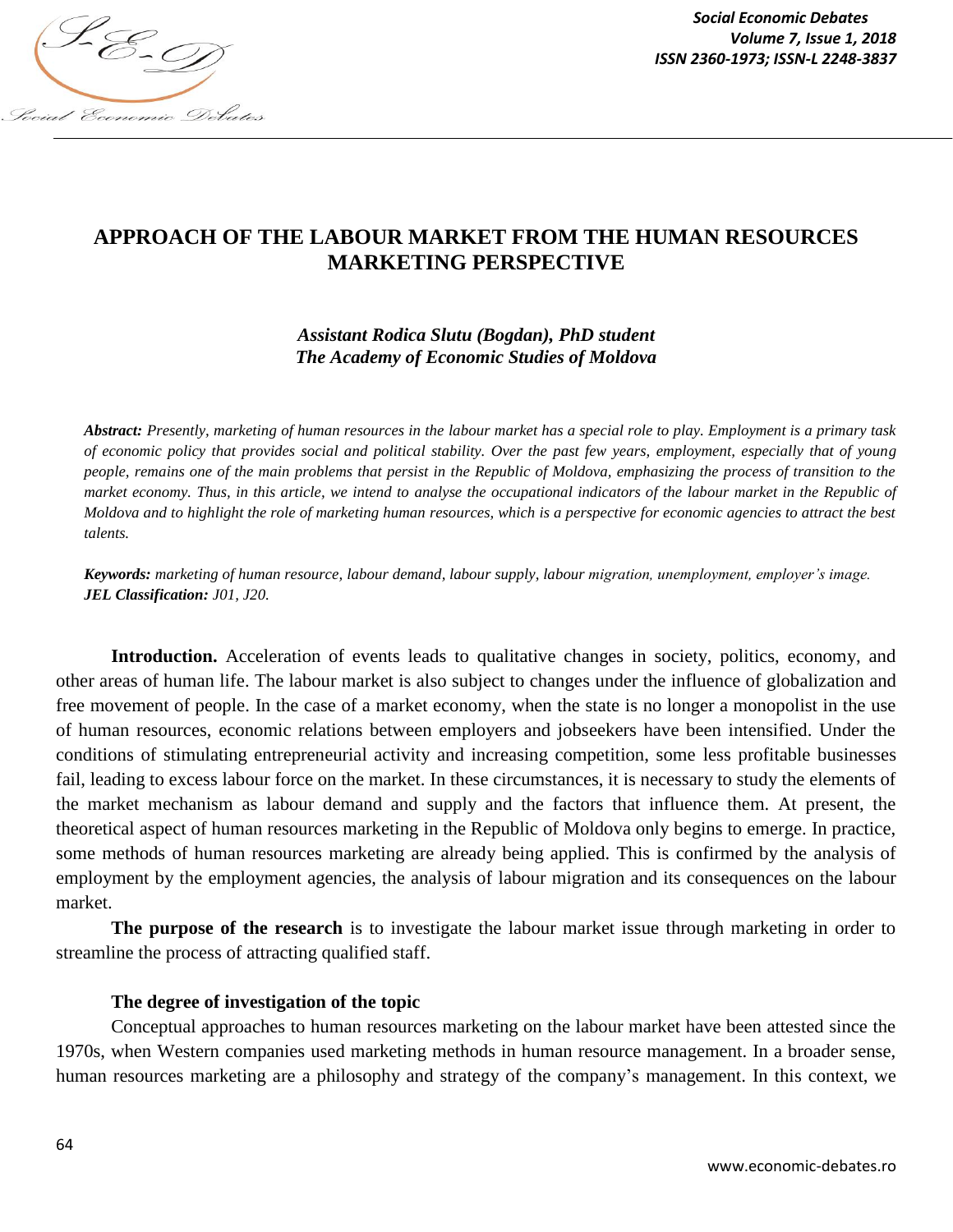

will present the human resources marketing approaches in relation to application on the labour market, selected from empirical studies:

Among the researchers concerned with the study of human resources marketing tools we quote: Wright P.M., McMahan G.C., Storey J., Schuler R.S., Schein E.H., Panczuk S., Point S., Birca A., being concerned about the problem of identifying and applying the marketing elements of human resources on the labour market.

Researchers Wright P. and McMahan G. point out those human resources marketing consists in having full labour market information to meet the most efficient staffing needs and to achieve the objectives proposed by the enterprise (Wright, Mcmahan, 2000).

According to the researcher Storey J., marketing of human resources is a complex function of the management with the personnel of the enterprise service, including the following aspects: thorough research of the labour market, labour force supply and demand, employer requirements, planning and forecasting of the required professions on the labour market, organizing events to meet labour demand, identifying rare professions on the labour market, researching the needs of human resources for vocational training, enhancing employee skills, communication with employment agencies, vocational education and higher training institutions, the establishment of its own image of the enterprise on the market (Storey, 1998).

Schuler R. highlights aspects of research on labour force supply and demand, planning and forecasting, human resource research for training and increasing employee qualification, communication of the enterprise with the external environment (employment agencies, educational institutions, etc.), company's image formation on the market (Schuler, 1992).

Researchers Panczuk S. and Point S. are of the opinion that the starting point of human resources marketing is the management of the remuneration of work at the enterprise, shaping the mix of staff. They argue that the general marketing is the foundation of human resources marketing, which involves market research, segmentation, and positioning and strategy development (Panczuk, Point, 2008).

In his researches, professor Birca A. attributes to human resources marketing the role of human resource management tool in the company's personnel management emphasizes the role of the employer brand in attracting the most qualitative human resources on the labour market (Bîrcă, 2012).

Analysing the approaches of human resources marketing by different authors, we can mention that all statements are interrelated. In all definitions, the aspect of marketing is presented in order to research human resources both within the enterprise and on the labour market.

# **Investigation results and analysis**

The complexity and importance of addressing the issue of the need for a closer selection of staff in the various areas with the most attractive working conditions implies that at this point it is necessary to focus on staffing requirements, namely qualitative characteristics of the workforce. Excessive supply is logical to the demand for jobs in these branches. Thus, there is a direct relationship between employment conditions and staff requirements. As a result of the research, the author believes that marketing of human resources can be viewed both at macroeconomic and microeconomic level. The interest in the new concept of human resources marketing is becoming more and bigger, because it is an activity oriented towards the determination and satisfaction of the need for personnel at a macro- and microeconomic level. Lately, the market entrepreneur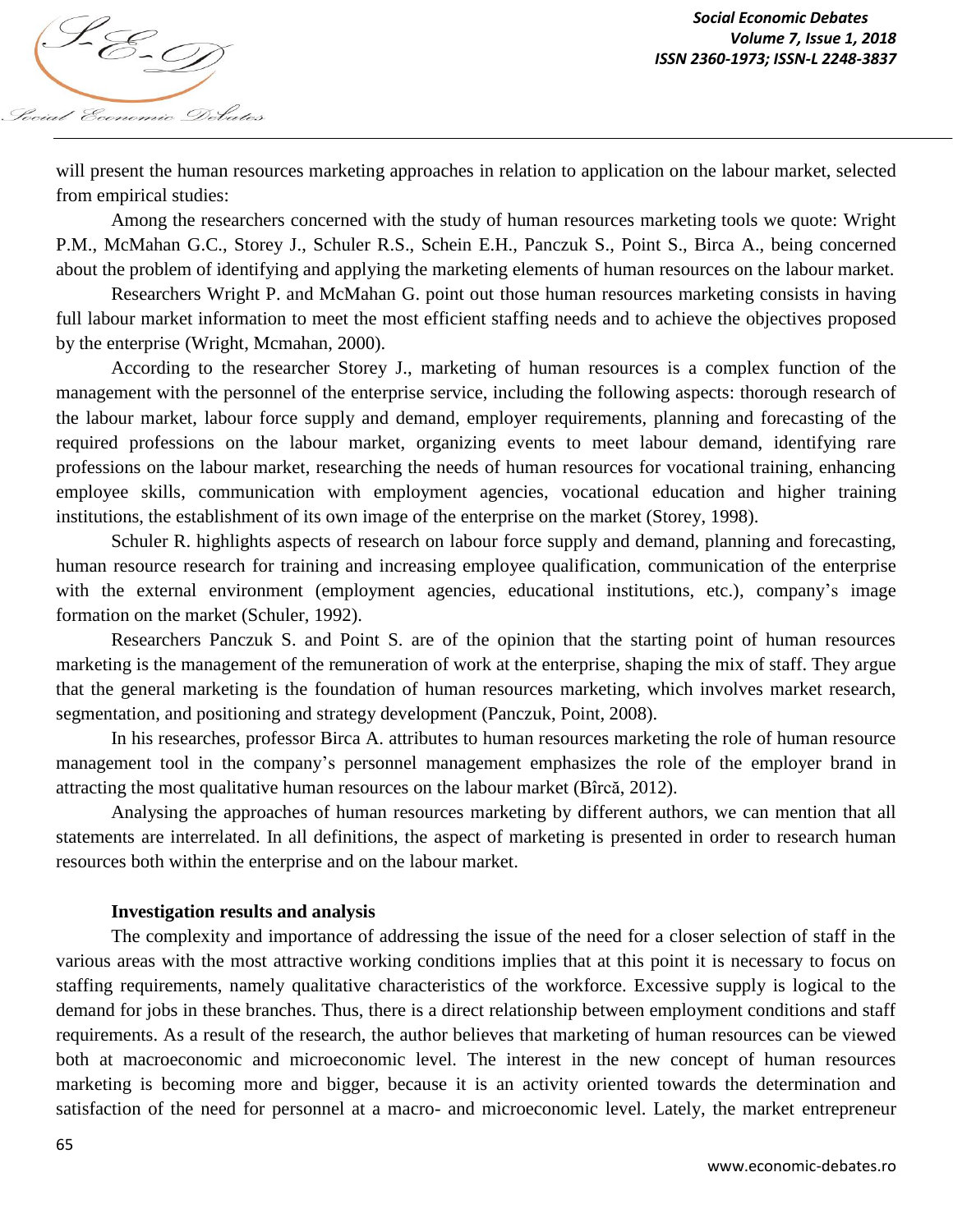

*Social Economic Debates Volume 7, Issue 1, 2018*

approach is spreading, where work, working conditions, and jobs are seen as marketing products. At the microeconomic level, marketing of human resources can be defined as a function of the human resources department. This function is geared to identifying and covering the human resources needs within the enterprise (Peretti, 1999).

In order to achieve the stated objectives, it is necessary to:

- $\checkmark$  Research the structure of the labour market;
- $\checkmark$  Analyse the market situation and the modalities of employment;
- $\checkmark$  Segmentation of the labour market;
- $\checkmark$  Positioning of employment conditions at microeconomic level;
- $\checkmark$  Elaboration of the marketing complex;
- $\checkmark$  Making adjustment measures while making the established decisions.

The concept of human resources marketing at a macroeconomic level is based on market thinking, which is different from the traditional, classical concepts of staff management.

In this respect, Ph. Liger mentions that human resources marketing allow managers to better understand the following:

- $\checkmark$  the labour market and vocational training;
- $\checkmark$  laws, regulations, the evolution of society;
- $\checkmark$  direct or indirect competitors;
- $\checkmark$  customers, their needs and expectations (Liger, 2007).

We consider that the marketing of human resources is an indispensable activity on the labour market, oriented towards obtaining information from the labour market in order to meet the labour needs of the subjects of labour relations.

According to the specialized literature, the role of marketing on the labour market is manifested in the following moments:

- $\checkmark$  studying the market situation;
- $\checkmark$  information on the number of staff and the structure of professions and specialists;
- $\checkmark$  regulating the training and distribution processes of staff;
- $\checkmark$  increasing the requirements for professional competence;
- $\checkmark$  action on people's visions and lifestyle (Peretti, 1999).

According to figure 1, the labour market reflects the mutual links between the demographic realities that determine labour supply and those of the economic and social development that generate the demand for labour.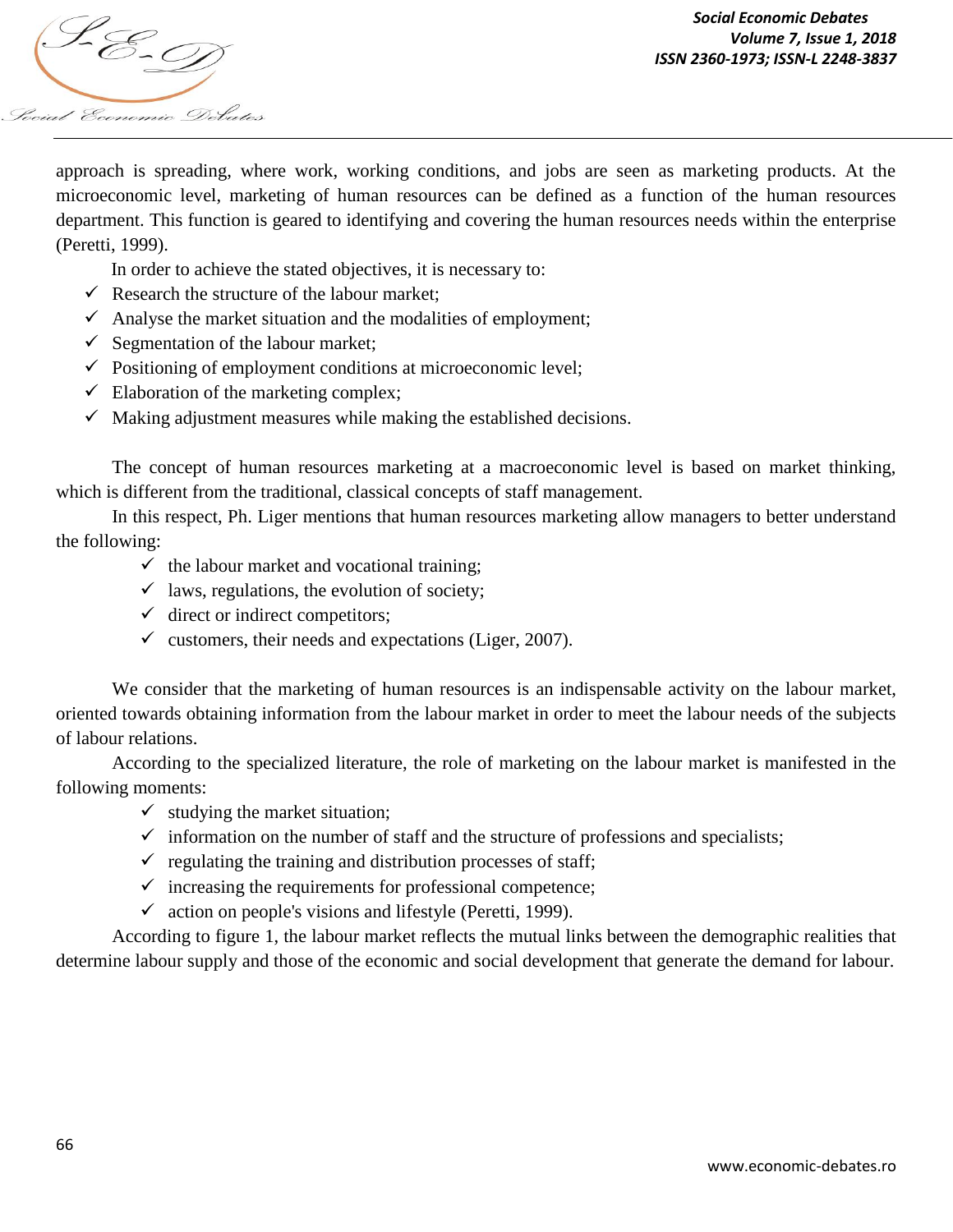



Figure 1. The relational structures of the labour market

*Source: Developed by the author.*

Regional demand for employment represents the need for employees in different professions in a certain space and time. Demand for labour force represents the labour market requirements expressed by economic agents. In our opinion, labour demand depends on the economic growth of the region and the number of economic agents on the market.

### **Issues addressed**

In the view of the Buciuceanu-Vrabie M. and Gagauz O. researchers, the demographic aging and massive decline of the population that the Republic of Moldova is facing for the second decade affects the size and structure of working-age population, having negative economic and social effects (Buciuceanu-Vrabie, Gagauz, 2017).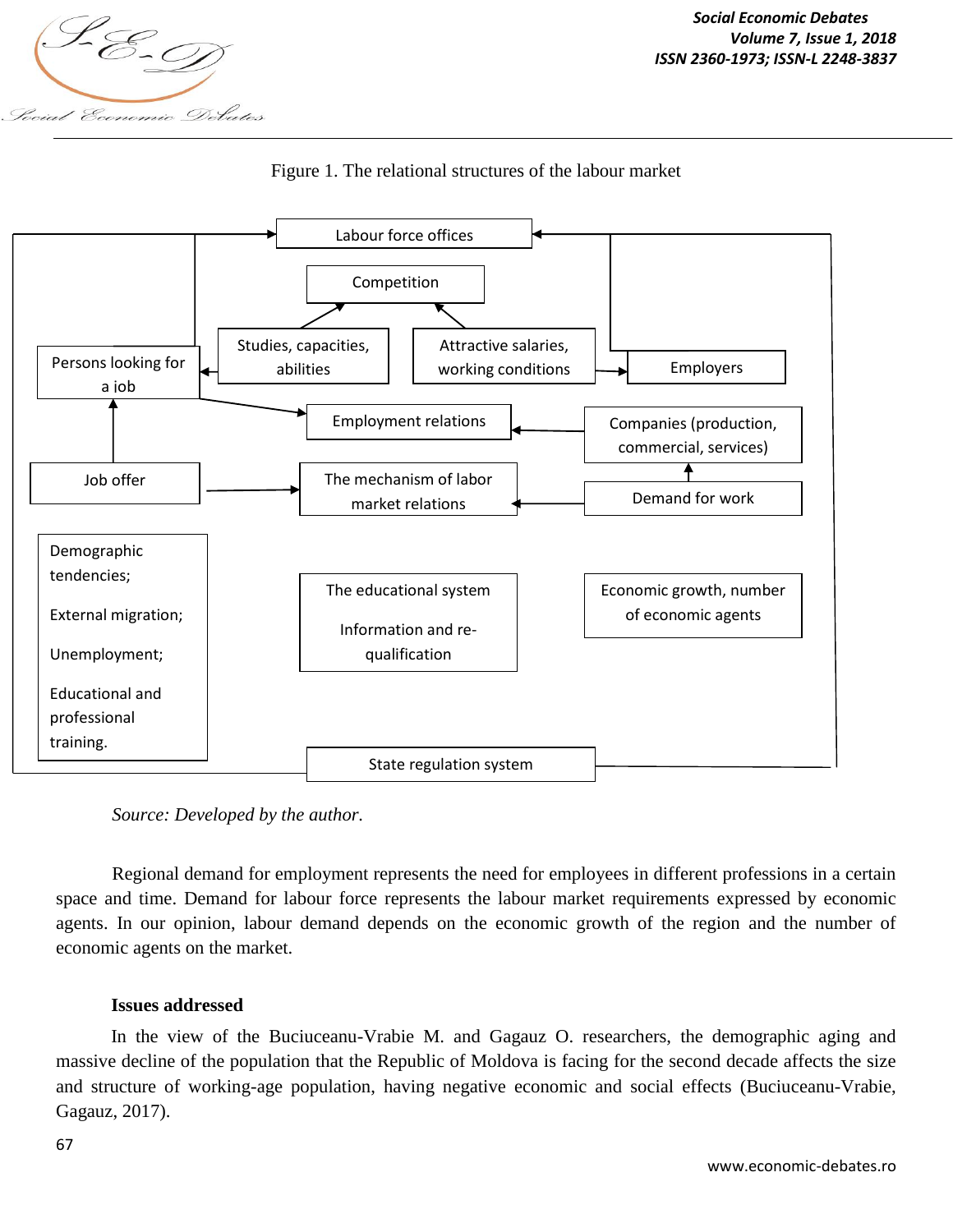

In this respect, the analysis of the occupational indicators on the labour market of the Republic of Moldova was carried out. According to the NBS information, "**the activity rate of the population aged 15 and over** (*the proportion of the active population aged 15 years and over in the total population aged 15 and over*) constituted 40.1%, increasing by 1.5 p.p. compared to the same quarter of the previous year (38.6%). This indicator reached higher values among men - 43.1%, compared to the estimated rate for women - 37.5%. Activity rates on environments were 44.9% in urban areas and 36.3% in rural areas. In the 15-29 years age group, this indicator was 30.1%, and in the age group 15-64 years (working age in EU countries according to Eurostat methodology) - 44.6%. The activity rate of the working age population according to national legislation (16-56 years for women and 16-61 years for men) was about 47.6% "(http://www. Statistica.md).

The analysis of the data showed that the labour market activity rate in the Republic of Moldova was 41.6% in 2010 and in 2015 reached 42.4%. From 2010 to 2015, this indicator increases insignificantly by 0.8% (Figure 2).



Figure 2. Total labour market activity in the Republic of Moldova and by regions

*Source: developed by the author based on NBS data* 

In the Northern region, this indicator has an increase of 6.6 p.p. over the period 2010-2015 compared to other regions of the country, for example the Southern region is declining by 2.7% and the center by -1.2%.

According to information from the National Bureau of Statistics (NBS), from the total number of active persons, higher rates were observed in persons aged 35-44 years, with a rate of activity of 94.8% in 2015 and, respectively, 91.7%.

*The employment rate* is the ratio between the employed population aged 15 and over and the total population of the same age group, expressed in procents.

The employment rate of the population aged 15 and over was 35.6% in 2010 in the Northern region, and in 2015 it accounted for 42.4%, recording an increase of 6.8. According to the NBS data, the employment rate for males (43.2%) was higher than for women (41.6%).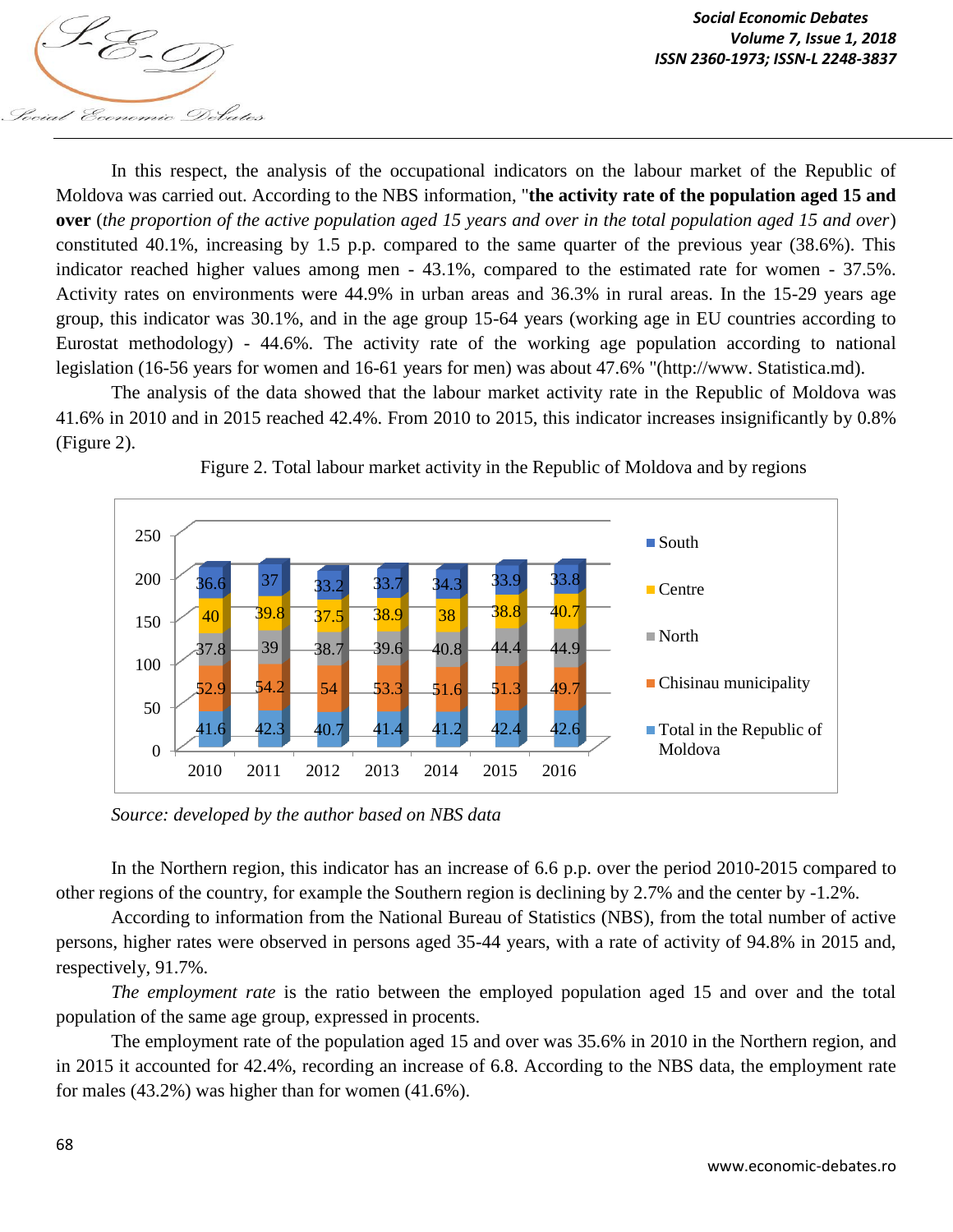

The employment rate of the population in the Northern region (45-54 years) was 61.8%, and of 35-44 years old - 61.0% in 2015 (Figure 3) (http://www. Statistica.md).



Figure 3. Employment rate on the total labour market of the Republic of Moldova and by regions

According to the NBS data, in the Northern development region the employment rate according to the level of education is the following: higher education - 57.2%, specialized studies - 50.3% and professional secondary education - 48.6%. The employment rate among young people is the lowest: 15.9% for the 15-24 years age group, 17.9% in 2015 with 0.2% higher than in 2014.

The *unemployment rate* is the ratio of the number of unemployed people defined according to International Labour Office (ILO) criteria and the total active population, expressed as a percentage.



Figure 4. Total unemployment rate in the Republic of Moldova and by regions

*Source: developed by the author based on NBS data* 

*Source: developed by the author based on NBS data*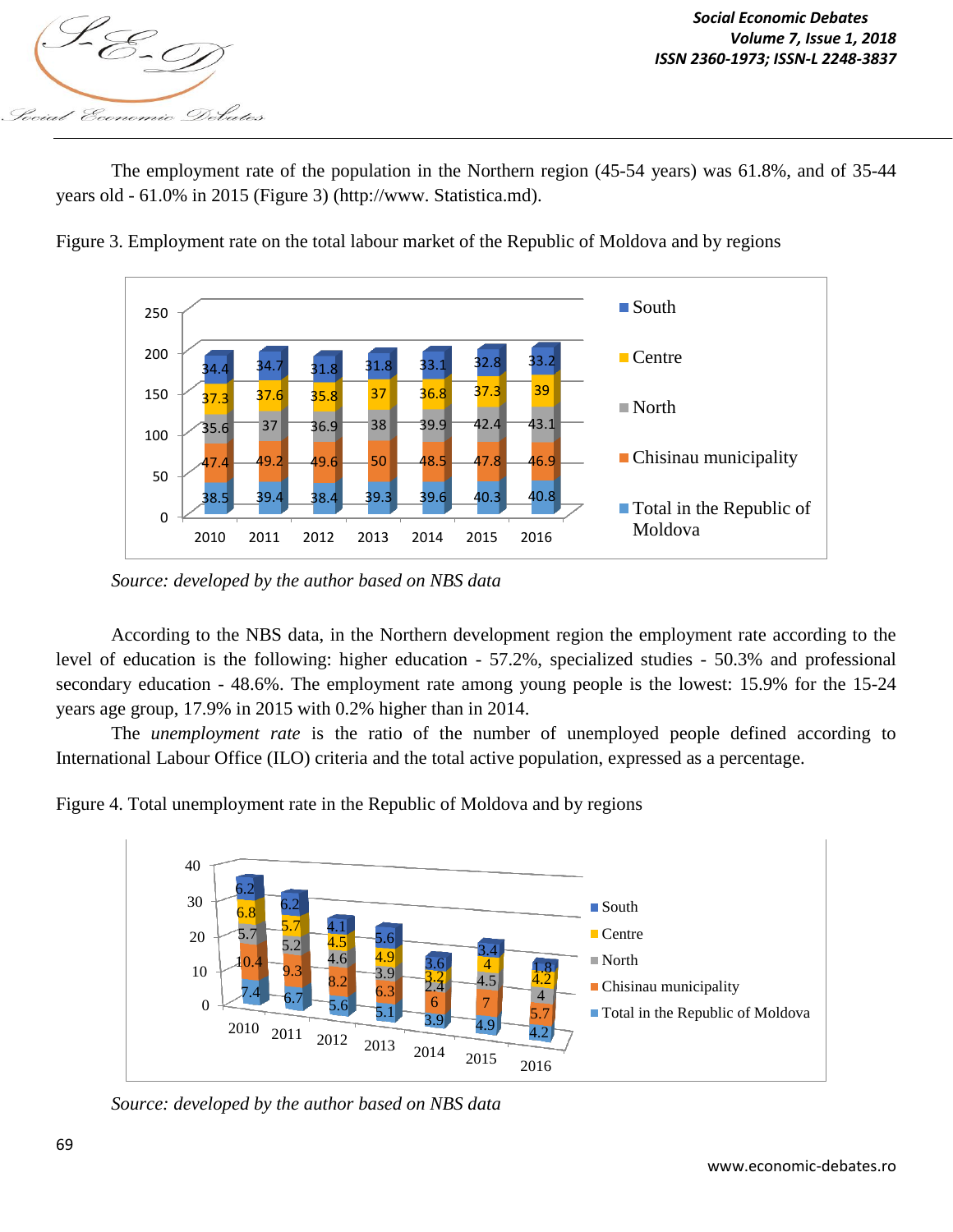

The unemployment rate at the national level was 4.9% in 2015, rising by one unit compared to 2014; during 2010-2015 the highest unemployment rate in the Republic of Moldova was registered in 2010 – 7.4%. During this period, an increase in the unemployment rate was also registered in the Northern region - 10.4% in 2010 (Figure 4).

The unemployment rate in the Northern region is the highest among young people aged 15-24 years - 14.2% in 2015, with 7.2% higher than in 2014.

Of the total number of unemployed registered in 2015 in the North Development Region, 5.6% are people with higher education, 4% are people with specialized secondary education, 4.8% have secondary vocational studies and 2.3% - with high school and general education.

Of the total number of unemployed registered in the country, 62% are from rural areas and most of the jobs are in urban areas.

According to NALFE, an insignificant growth trend in 2015 was registered in the number of vacancies registered, increasing by 1.1% compared to 2014. Out of the total number of vacancies registered, 72% are destined for the workers and only 28% are for people with higher education. Higher-educated people are less likely to address to employment agencies, as they are more likely to have a job.

We can also see that young people's demands for studies during 2010-2016 are declining both in vocational schools and in higher education institutions. Young people aged 15-29 years represent about a quarter of the population (25.3%).





*Source: Developed by the author based on statistical data*

*Figure 5* shows a reduction in the number of pupils in professional schools in the Republic of Moldova by 33.9% during the period 2010 to 2016, while in the Northern region the number of students in vocational schools decreased by 39%. We believe that although the labour market requires professions for graduates of vocational schools, high school graduates are not in a hurry to study at vocational schools. We notice that more and more young people choose faculties such as dentistry (medicine), legal sciences, economics, which can not be adjusted to the requirements of the labour market both in the regions and in the Republic of Moldova, in general.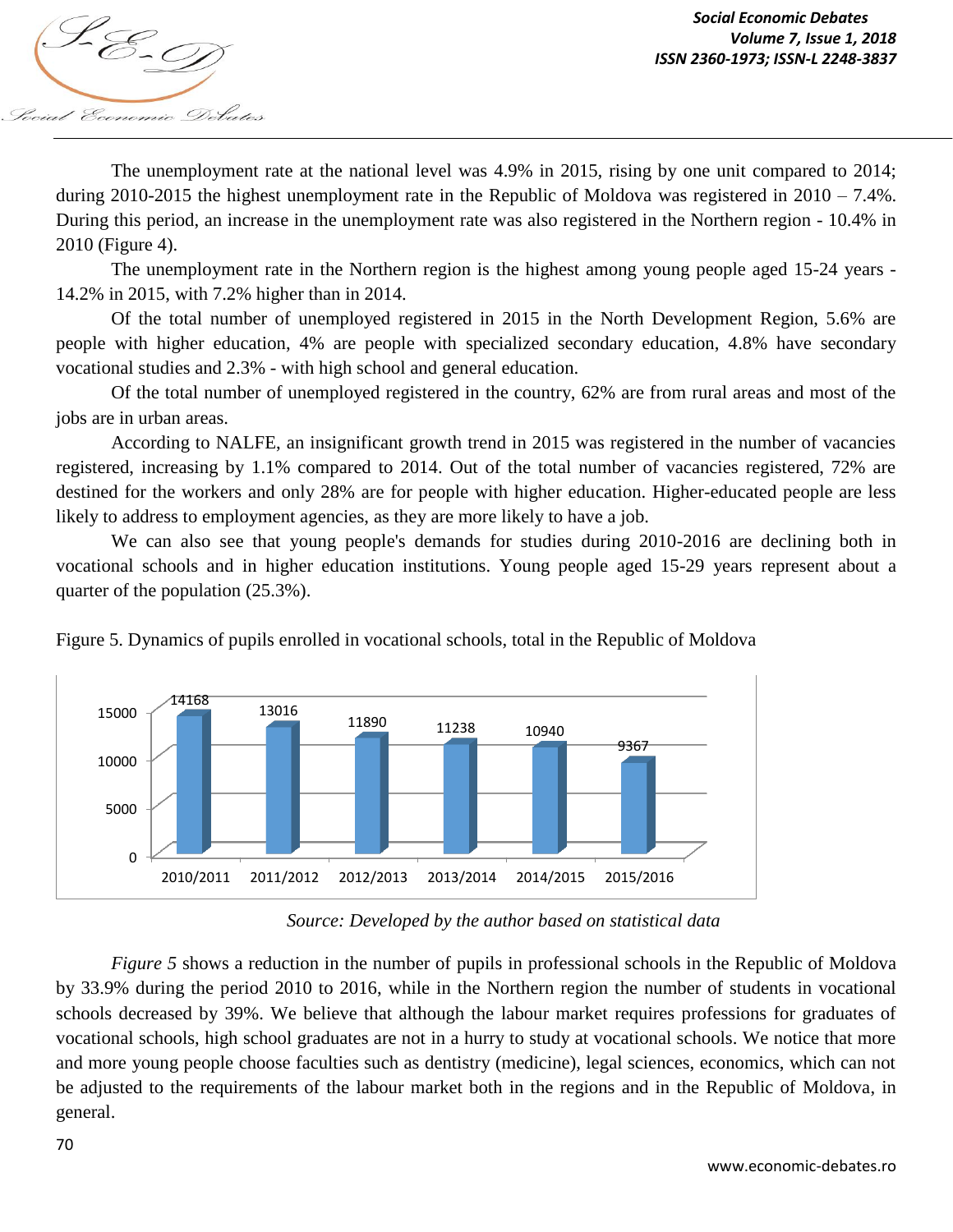

According to the statistical data, the most demanded fields of study in the Republic of Moldova are: economic sciences, education sciences, engineering and engineering activities, law, architecture and construction (Table 1).

| Table 1. The dynamics of human personnel formation in the university system, cycle I, total in the Republic of |
|----------------------------------------------------------------------------------------------------------------|
| Moldova, people, $2010-2016$                                                                                   |

| Nr.            |                           | 2010/   | 2011/   | 2012/   | 2013/   | 2014/   | 2015/    |
|----------------|---------------------------|---------|---------|---------|---------|---------|----------|
| $d$ / $\sigma$ |                           | 2011    | 2012    | 2013    | 2014    | 2015    | 2016     |
| I.             | Economic sciences         | 21 942  | 21 024  | 20 737  | 19 1 18 | 17 643  | 15 5 33  |
| 2.             | <b>Education</b> sciences | 15 186  | 13 860  | 12 906  | 12418   | 11 228  | 9491     |
| 3.             | Engineering and           | 11451   | 10 753  | 10 377  | 9 5 4 2 | 8627    | 7 7 4 3  |
|                | engineering activities    |         |         |         |         |         |          |
| 4.             | Law                       | 11 081  | 10 859  | 11 506  | 11923   | 11 024  | 10 3 8 3 |
| 5.             | Architecture and          | 5 1 4 7 | 4518    | 3 9 9 3 | 3 5 3 6 | 3 2 5 2 | 2 7 7 6  |
|                | construction              |         |         |         |         |         |          |
| 6.             | Medicine<br>and           | 4 1 8 6 | 4 1 7 3 | 4 1 8 4 | 4 1 3 8 | 3 9 4 0 | 3854     |
|                | pharmacy                  |         |         |         |         |         |          |

*Source: Developed by the author based on statistical data*

As can be seen from the content of Table 1, during the years 2010-2016, we are witnessing a decrease in the number of students in the field of economic sciences by 30%, education sciences - by 37.6%, engineering and engineering activities - by 32.4 %, architecture and construction - by 46.1%. An insignificant decrease is observed in the faculties of law with only 7% and in medicine and pharmacy - by 8%.

Social and economic phenomena, such as active population migration, increase of unemployment and natural decline in the population, have led to major changes in various sectors of the economy, hence increasing distortions in the labour market.

Based on the analysis of the statistics on labour supply and demand, we consider that one of the factors that make it difficult to fill vacancies in a shorter time is the low level of qualification of the potential employees and the inadequacy between the level of education and the occupied work place.

We can also mention that youth on the labour market is the most difficult engaging segment in the labour field.

According to the data of the Ministry of Labour, Social Protection and Family, the reasons for the high unemployment rate among young people and difficulties encountered in employment are classified into four groups:

- 1. Employer's unwillingness to hire young graduates;
- 2. Low information for young people about labour market opportunities;
- 3. Lack of sufficient jobs and low attractiveness of existing job vacancies;
- 4. Unwillingness of youth to get employed.

71 The disadvantage of young people in employment is related to the natural processes of the market economy and the discrepancy between education and the labour market. Young people have neither work experience in order to acquire practical skills, either the potential to make a network of knowledge. Economic agents are mindful in hiring young people, not knowing their productivity. Young people are not aware of the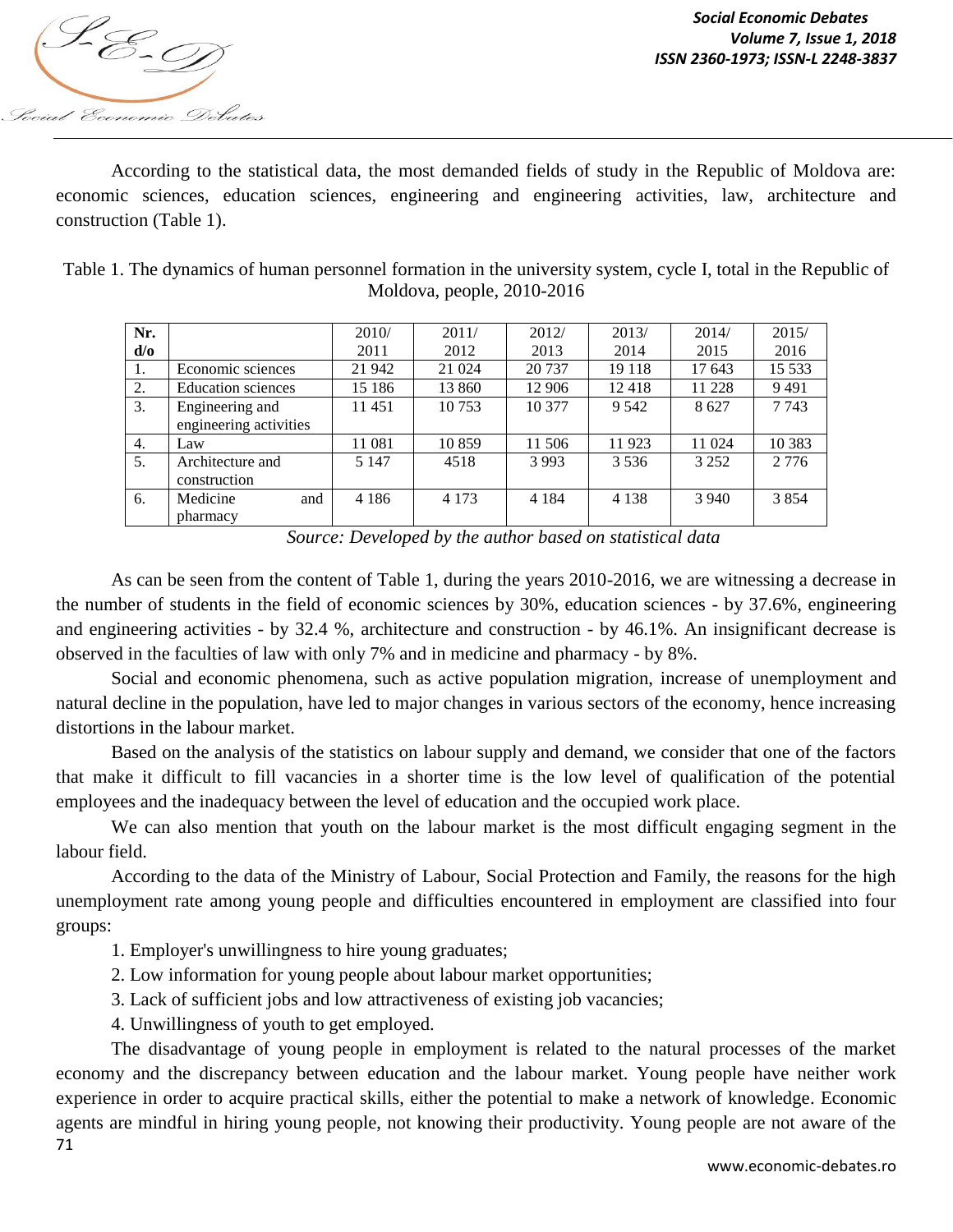*VOIUME 1, ISSN 2360-1973; ISSN-L 2248-3837*<br>ISSN 2360-1973; ISSN-L 2248-3837 Social Economic Debates

need to be informed during their studies, do not know how to look for a job, how to present themselves in an interview, to write a curriculum vitae and have no opportunities to promote themselves. Youth migration and remittances contribute to the disinterest of young people in seeking work in the Republic of Moldova.

# **Conclusions**

- 1. The labour market is subject to continuous changes, due to which it must be permanently monitored. Also, the labour market is influenced by the demand and supply of certain specialties, professions, which sometimes are in vogue, sometimes in decline or even disappear. In this context, the government, ministries and professional training institutions need to be prepared to cope with market demand. The labour market is constantly changing so that the active population should follow lifelong learning programs.
- 2. Introduction of the subject "Marketing of human resources" in the study plans for the students who are doing their master studies in the field of business would increase the training of the specialists in the field, arguing the forecast of decisions on the labour market.
- 3. Organization by the educational institutions of training courses for professional development of human resources managers from large enterprises and managers of small enterprises in order to implement marketing tools in order to attract the best candidates from the labour market.
- 4. Involvement of employers in the process of elaborating the content of study programs, so that the skills and knowledge of the graduates correspond to the employers' requirements. Understanding by domestic business managers that human resources within the enterprise have the most important role in comparison to other resources, this will lead to its competitiveness on the national and international market.
- 5. Promoting the image of the company's employer on the labour market that would attract the best human resources from the labour market within the enterprise. Just as employees consider themselves the first clients in the internal marketing, it is necessary to treat them according to the highest moral principles.
- 6. Applying human resources marketing by business managers, which would require a permanent research of the employees of the company and of the labour market, in order to identify their needs and necessities in working conditions, motivation, communication, etc.
- 7. Permanent change in human resources policies due to changes in the enterprise's internal and external environment so that they should be as real as possible and should capitalize the changes in the culture of the organization.

### **References**

BÎRCĂ, A., 2013, *Employer Brand - an important element for ensuring the efficiency of recruiting staff*, Economica, Chișinău, nr.3 (85). p. 53-58.

BÎRCĂ, A.,2006, *Employment of Rural Areas in the Republic of Moldova*, Economica, Chișinău, 2006, nr.1(53). P.35-39.

BUCIUCEANU-VRABIE, M., GAGAUZ, O., 2017, *Young people on the labor market of the Republic of Moldova: skills and aspirations*. INCE. Chișinău, p.36, ISBN 978-9975-89-0786